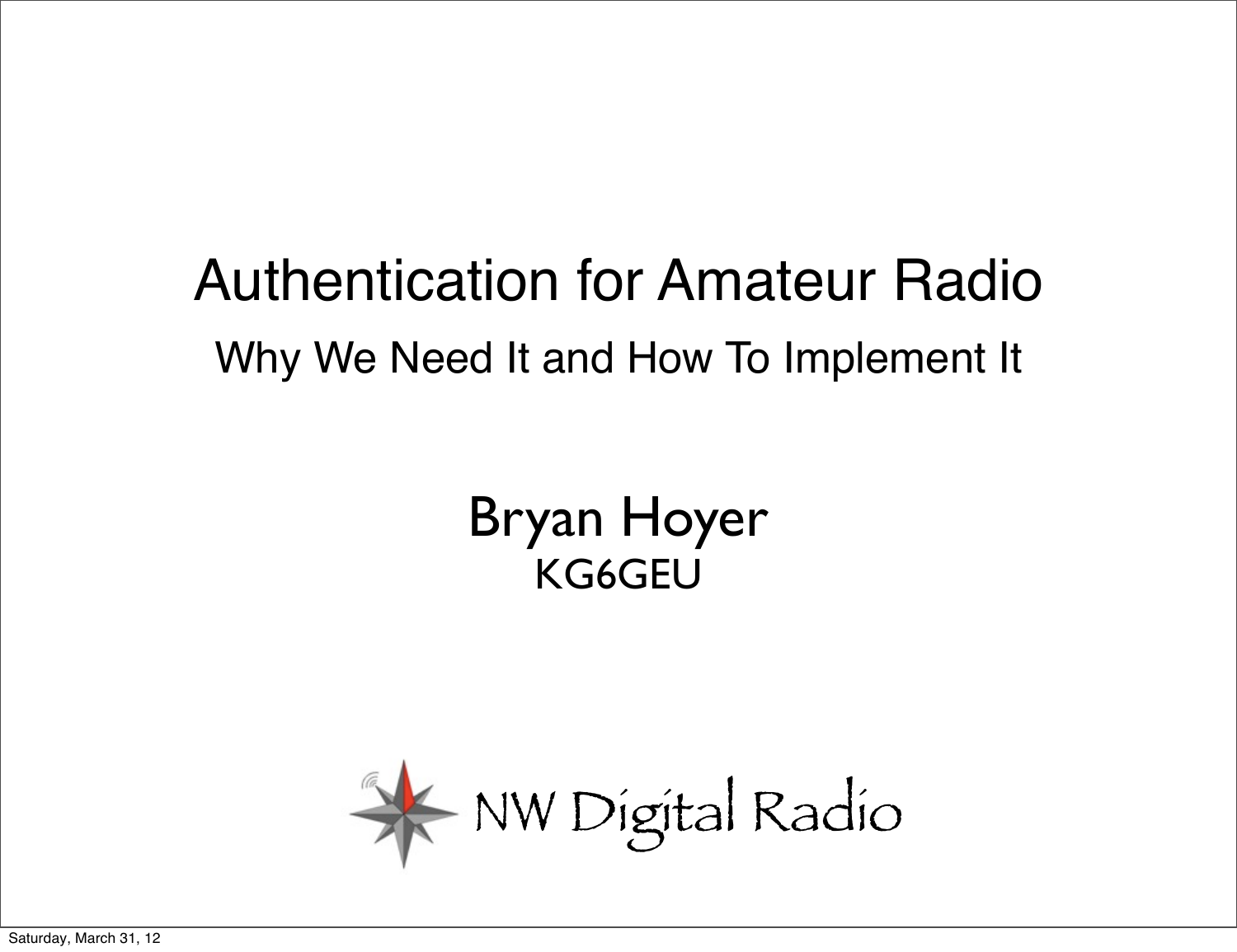#### What is Authentication?

- The Process of *Reasonably* Verifying:
	- Who Sent the Message
	- When it was Written
	- The Message's Integrity

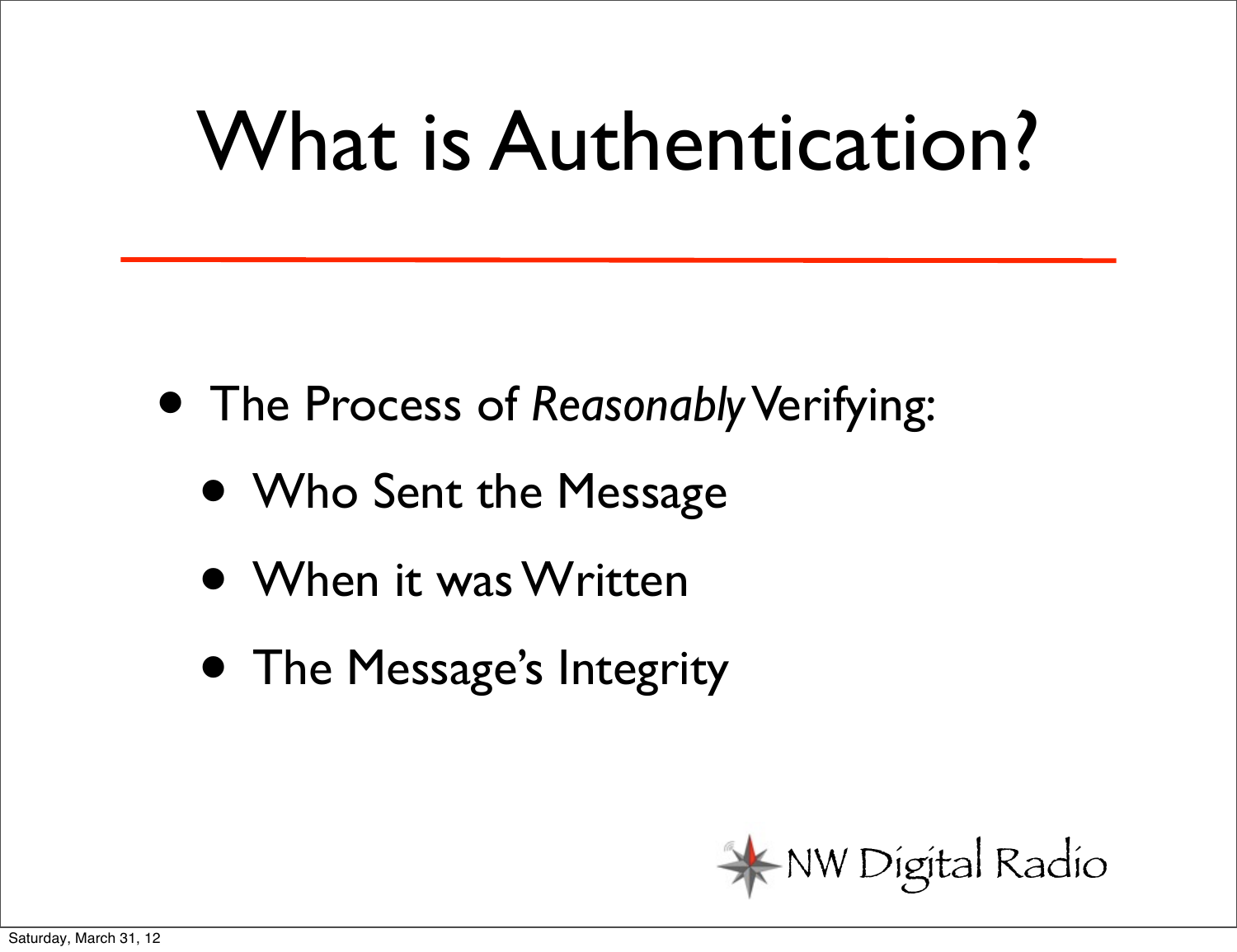#### Authentication...

... is not Encryption

- How do we Know?
	- The Message is Sent in the Clear, the Meaning is Not Obscured
	- Encryption is Subject to Export Restrictions, Authentication is Not

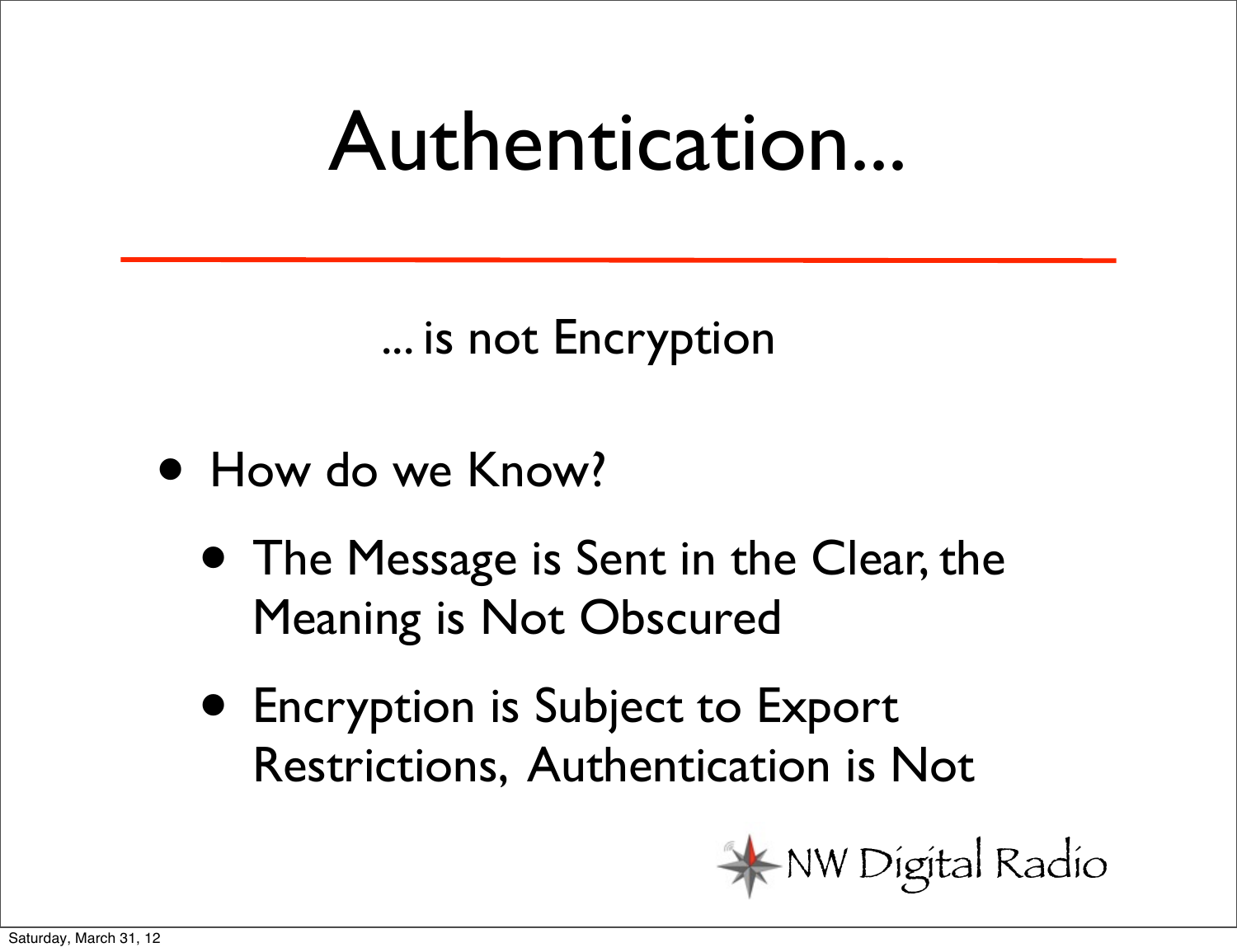# Why Do We Need It?

- All Digital Comms use USERNAME/ PASSWORD, Except Amateur Radio WHY?
- Are Hams any Better than the General Population?
	- Access Control?
	- Malicious Behavior?

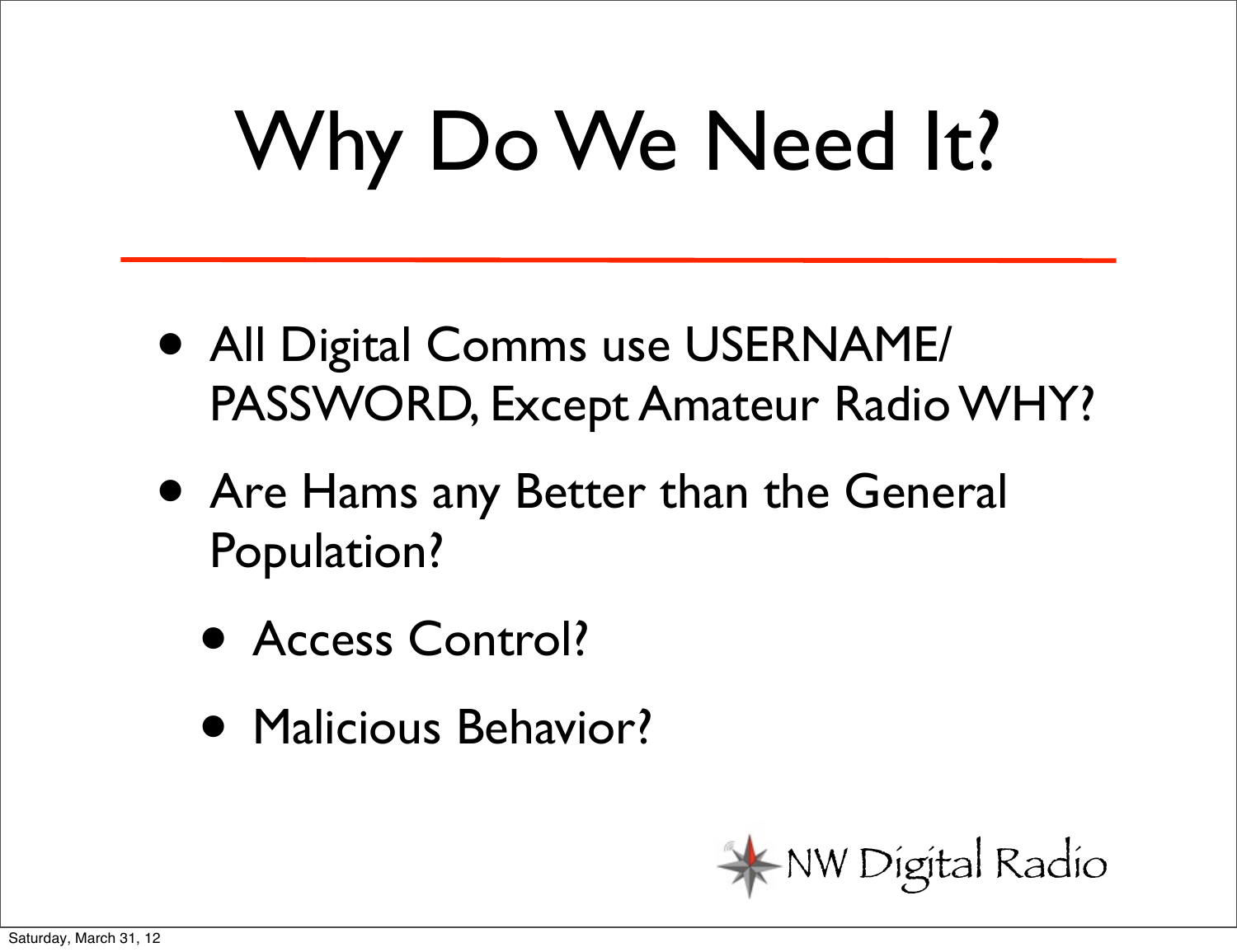## Where Do We Need It

- Health Safety
	- **•** Traceability
- EMCOMM
	- Moving Men and Material
- Rig Control
	- You have to ask?

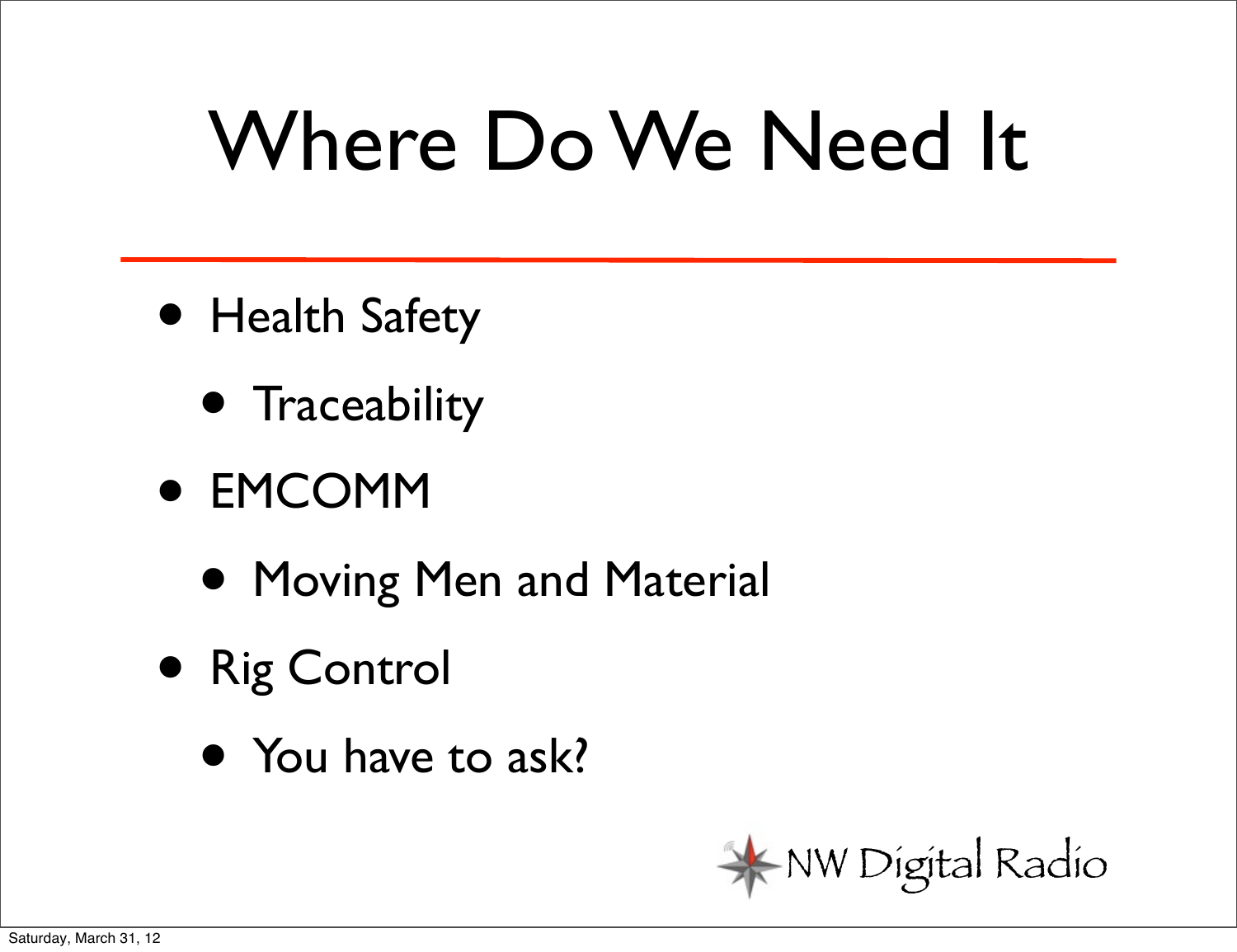### What Does It Cost?

- Some Processing on Both Ends
- Some Additional Bytes in the Message
- The *Application* Determines How Much

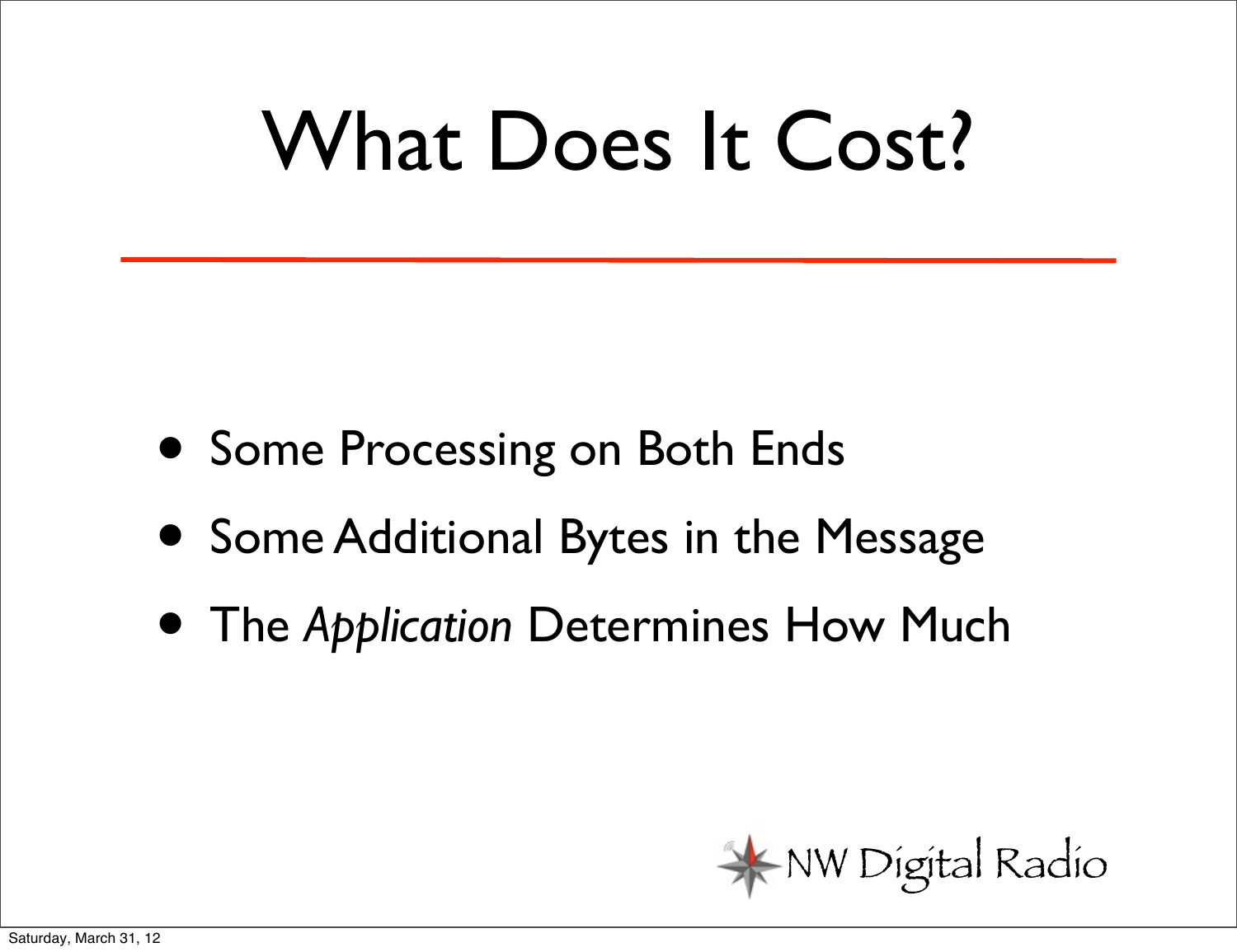# Is It Really Secure?

| <b>KEY (BITS)</b> | <b>YEARS</b>      | <b>KDOLLARS</b>  |
|-------------------|-------------------|------------------|
| 50                | 36                | \$31             |
| 60                | 36,559            | \$32,026         |
| 70                | 37,436,315        | \$32,794,212     |
| 80                | 38, 334, 786, 264 | \$33,581,272,767 |

1GHz CPU Computing SHA-1 in 1000 Cycles CPU Cost \$0.10/Hr Best Collision Attacks are currently 2^69 for 80 Bits Collision Attacks do not affect HMAC

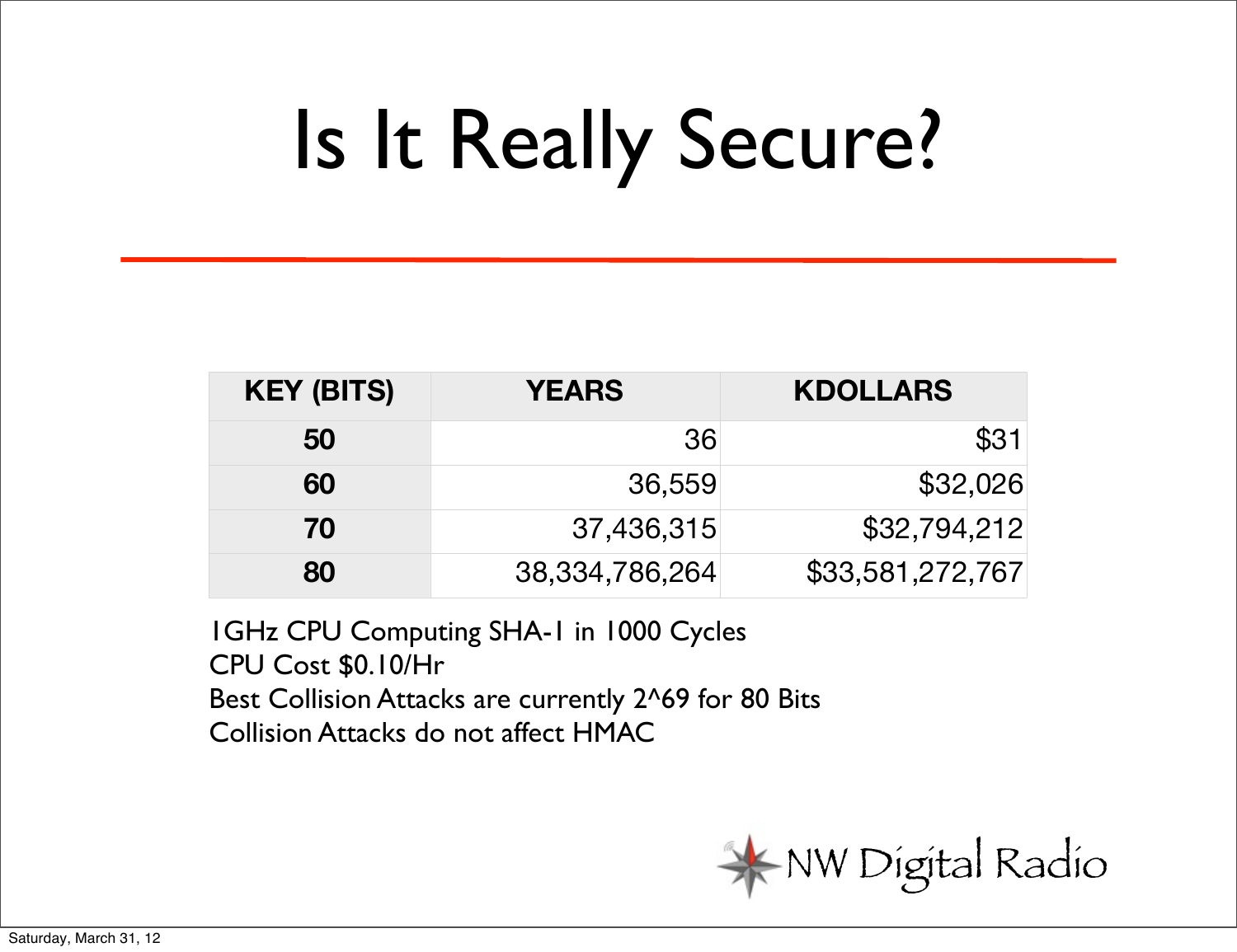#### Email Implementation

- Email Over Radio is Still Email
	- Let the Mail Client Handle It!

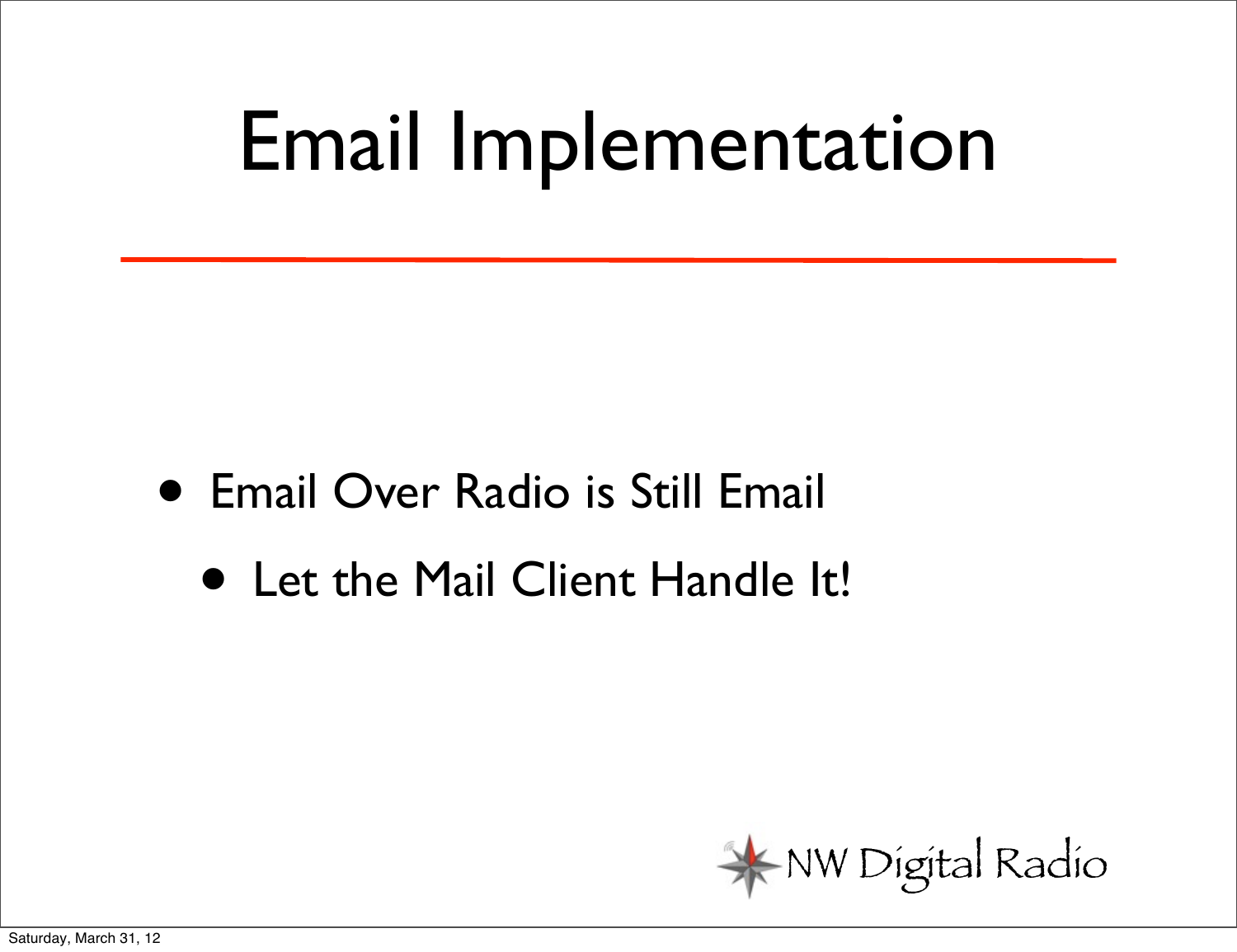# Digital Signature DSS

- Obtain a Certificate
	- Certificate Authority
	- Self Signed
- Use S/MIME
	- Overhead 3-5Kbytes/Message
- smime.PS7 File Attached

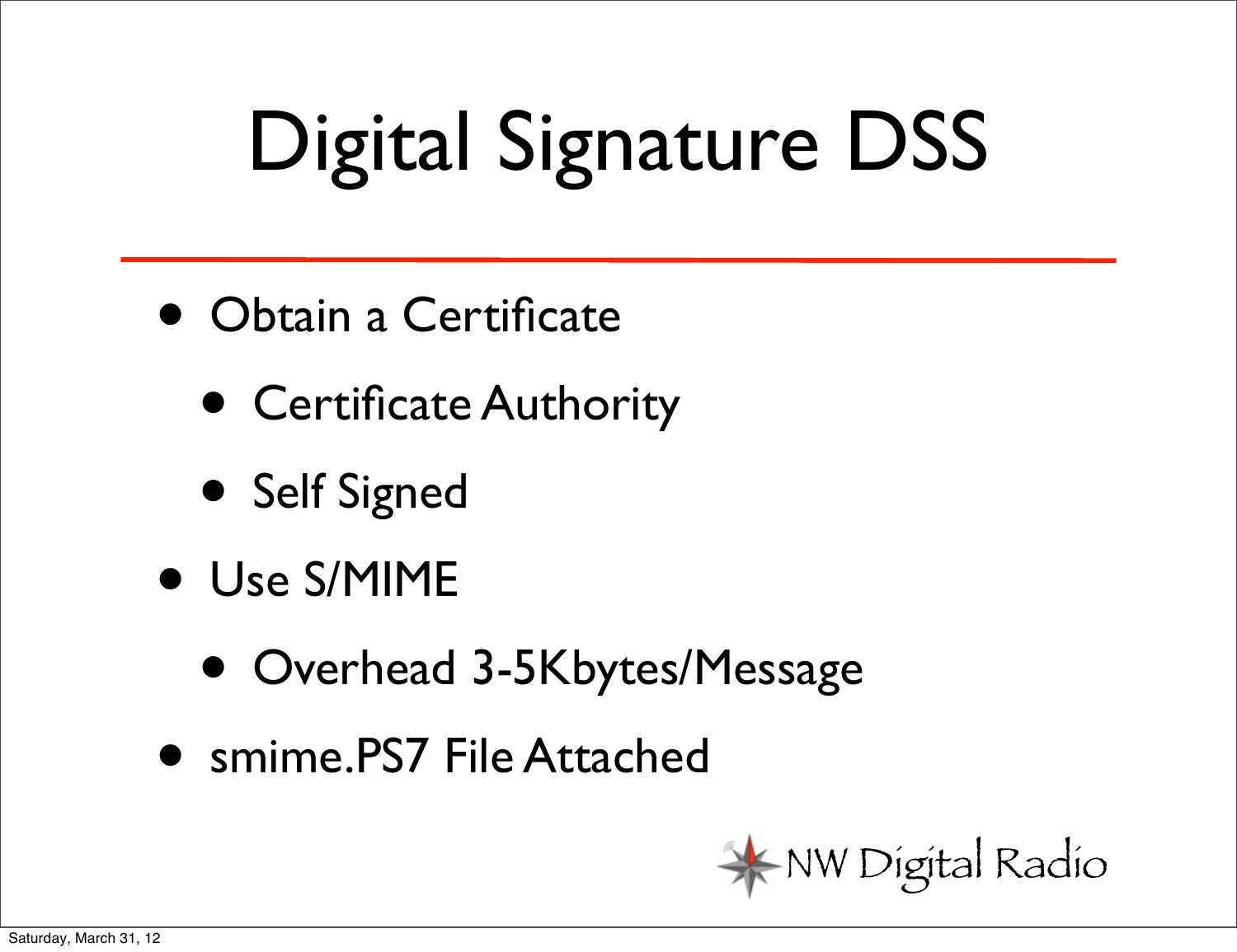## GPG Mail Client

- Append Public Key to Message
	- Overhead ~500Bytes/Message
	- Anyone Can Authenticate
- Or Use Fingerprint
	- 70 Bytes
	- Must Have Key Saved Locally

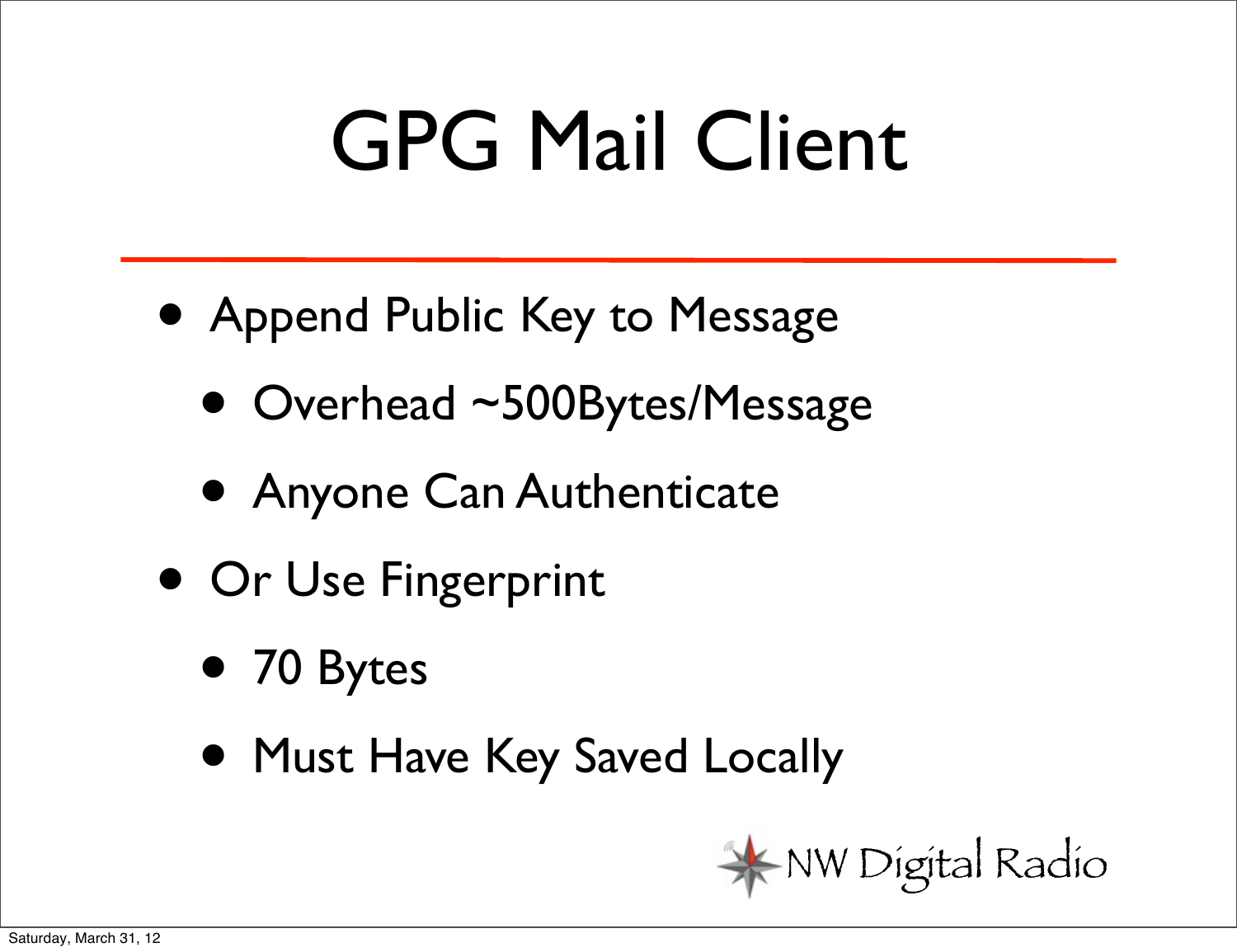#### What About APRS?

- Maximum Size for UI Frame
	- AX.25 256 Byte Info Field
	- APRS Message 67 Characters

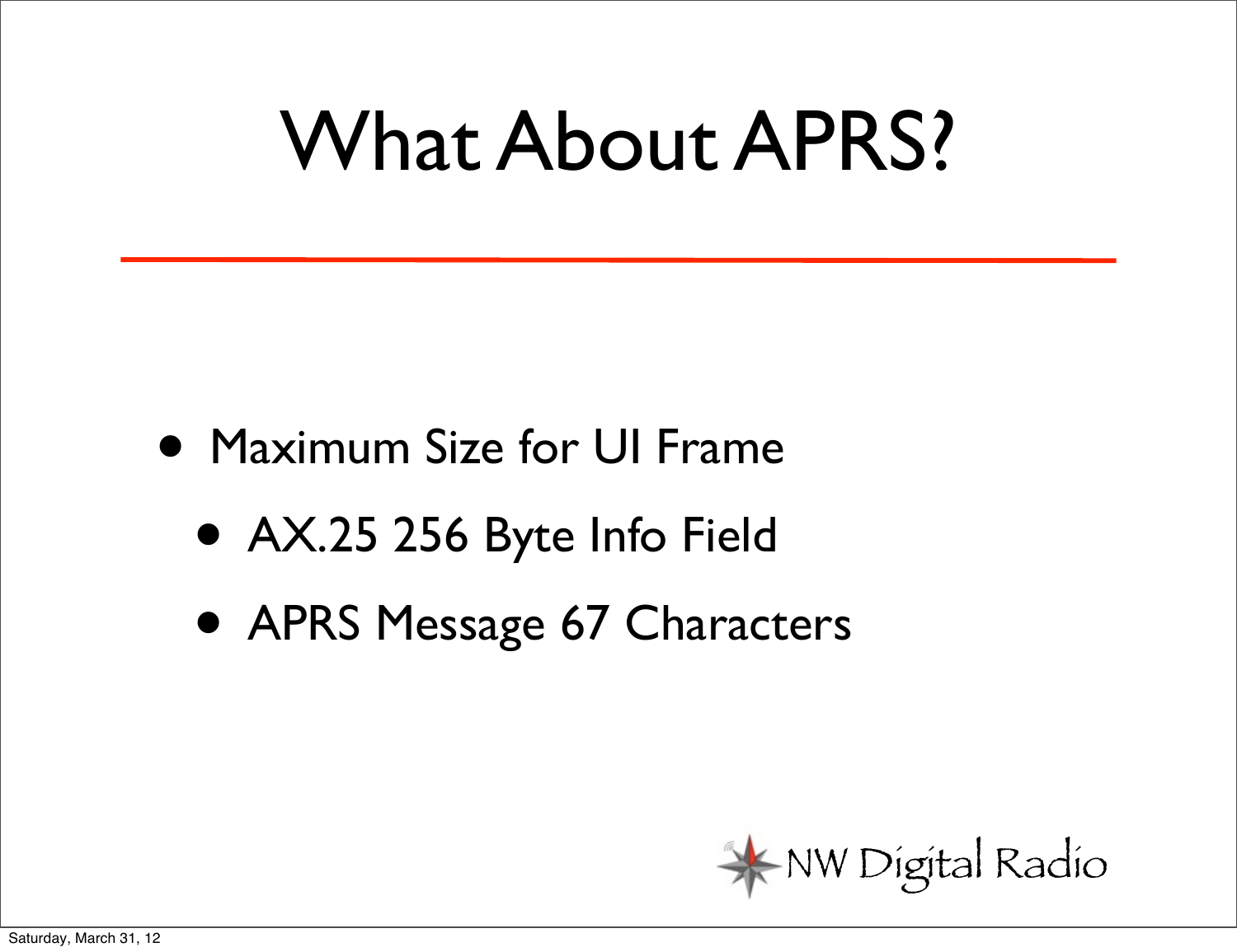#### HMAC

- Hash-based Message Authentication Code
- Secret Key 160 256 Bits
- Digest of 20 32 Bytes
	- Truncate to 10 16 Bytes
	- Base91 Encode to 14 22 Bytes for APRS
	- Versus 6 Bytes for Message Number

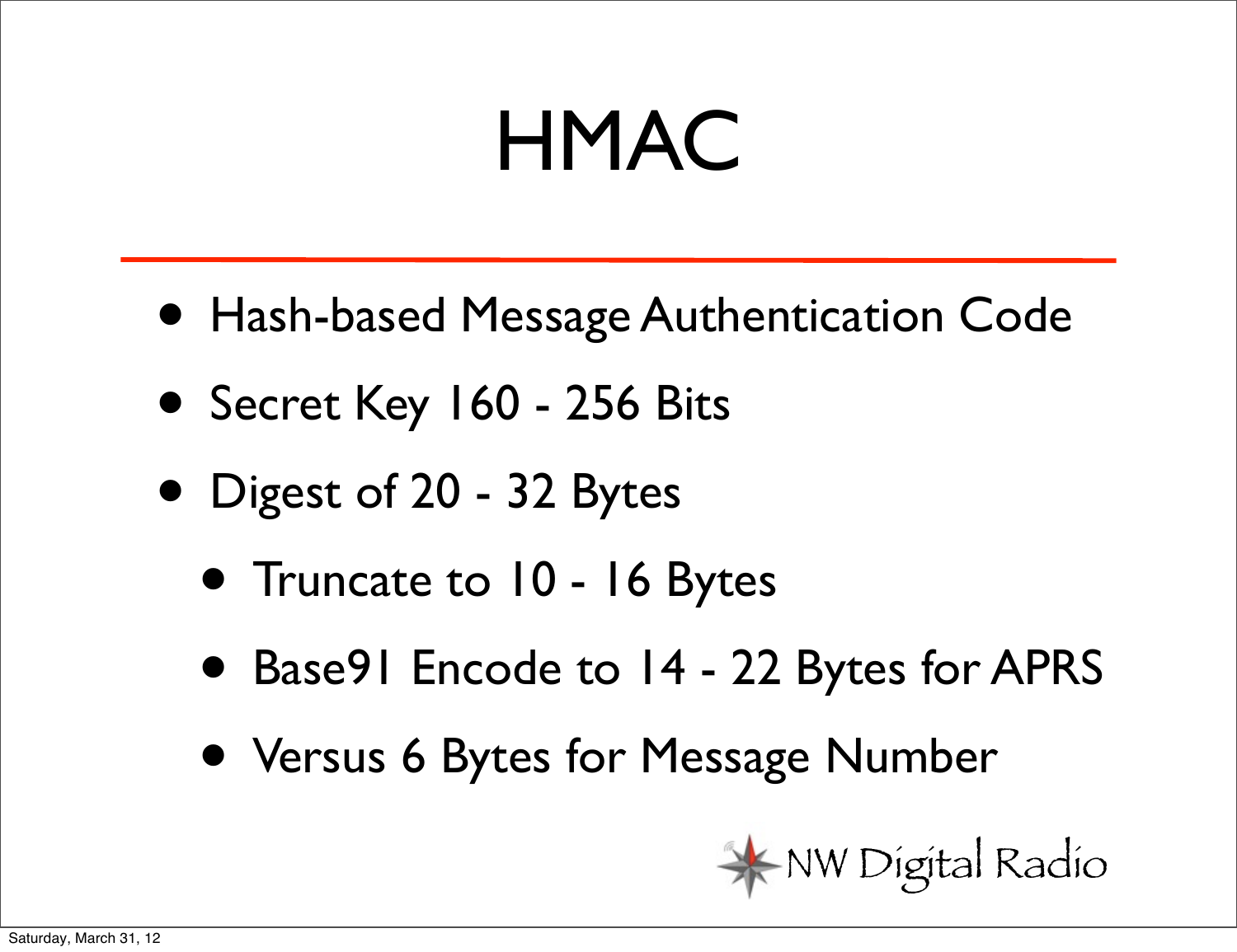## Sample Message

- APRS Message 47 Characters Max
- AX.25 UI Frame 230 Characters Max
- Include Timestamp for Freshness
	- APRS Format
	- Terminate with | character

:KG6GEU-00:@MDHM Maximum \*APRS\* message, with an HMAC appended |kySfdKnB9^MG

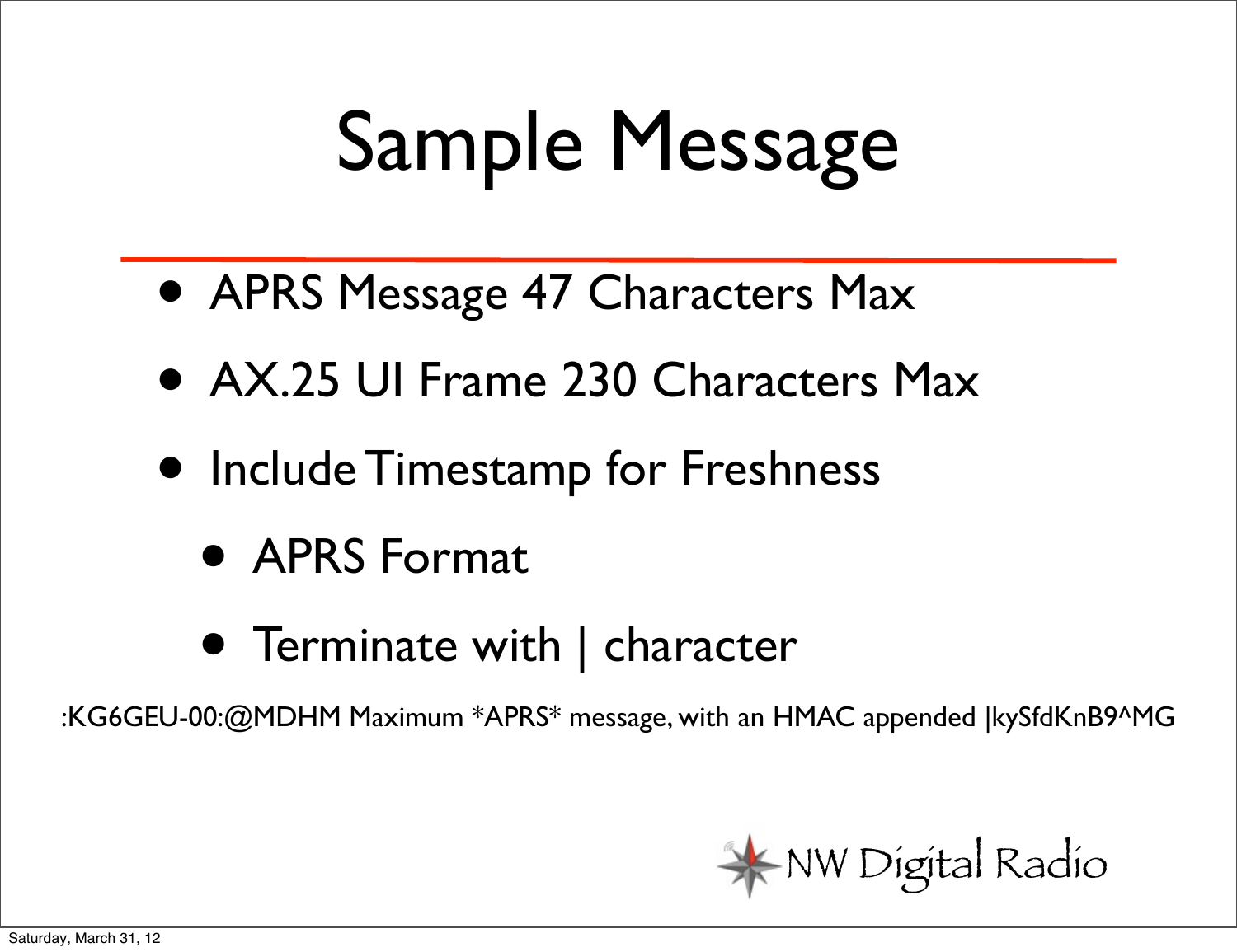# Deployment

- A Club or other Group shares a single Key via a Secure Meeting
- Group Members use HMAC to send Authenticated Messages
- EVERYONE can Read ALL Messages
- Group Members can Authenticate Received Messages

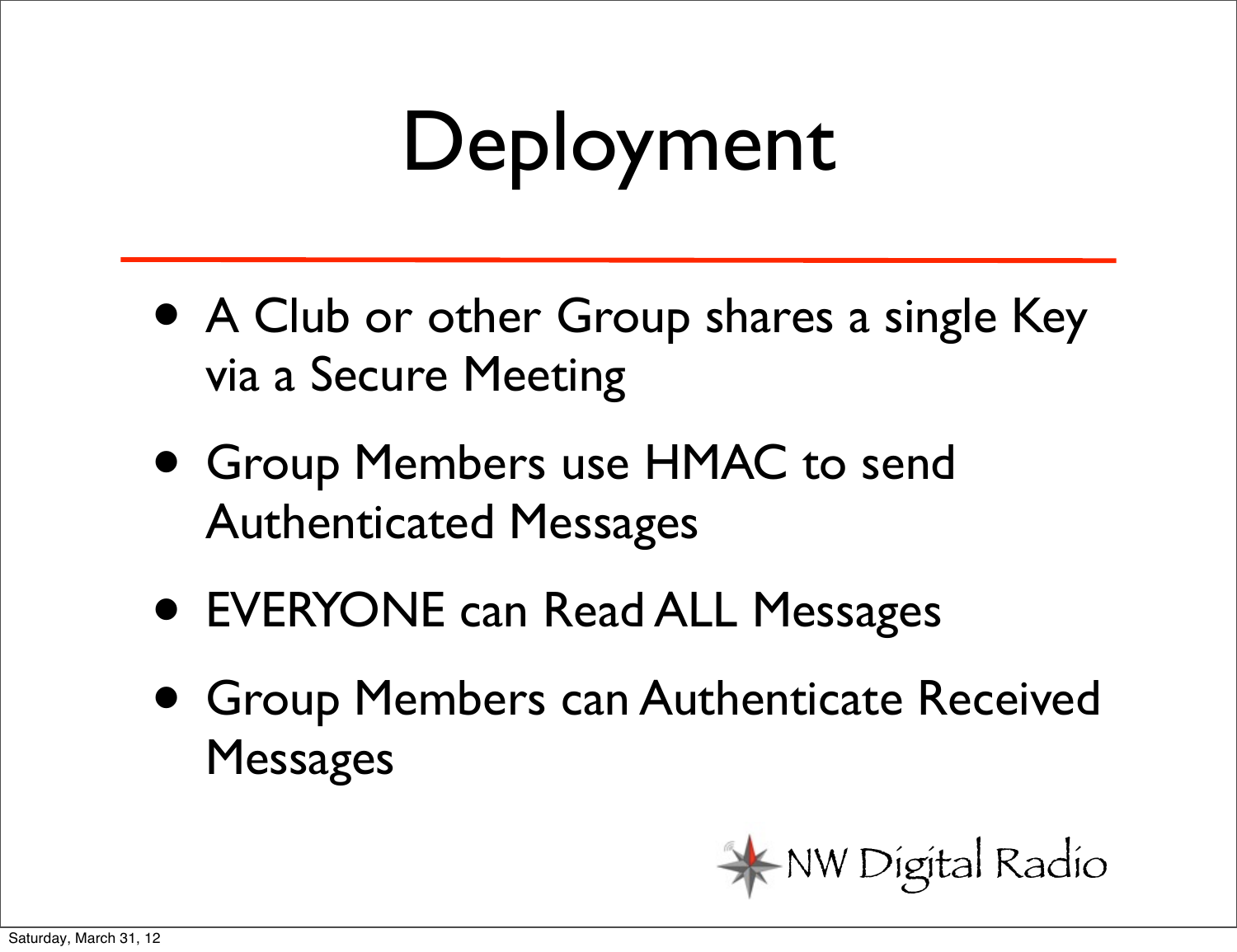# Rig Control Today

- Pick an Weird Frequency
- Add a Tone
- DTMF Control
	- Use OTA Access Code
- Hope NoOne is Listening

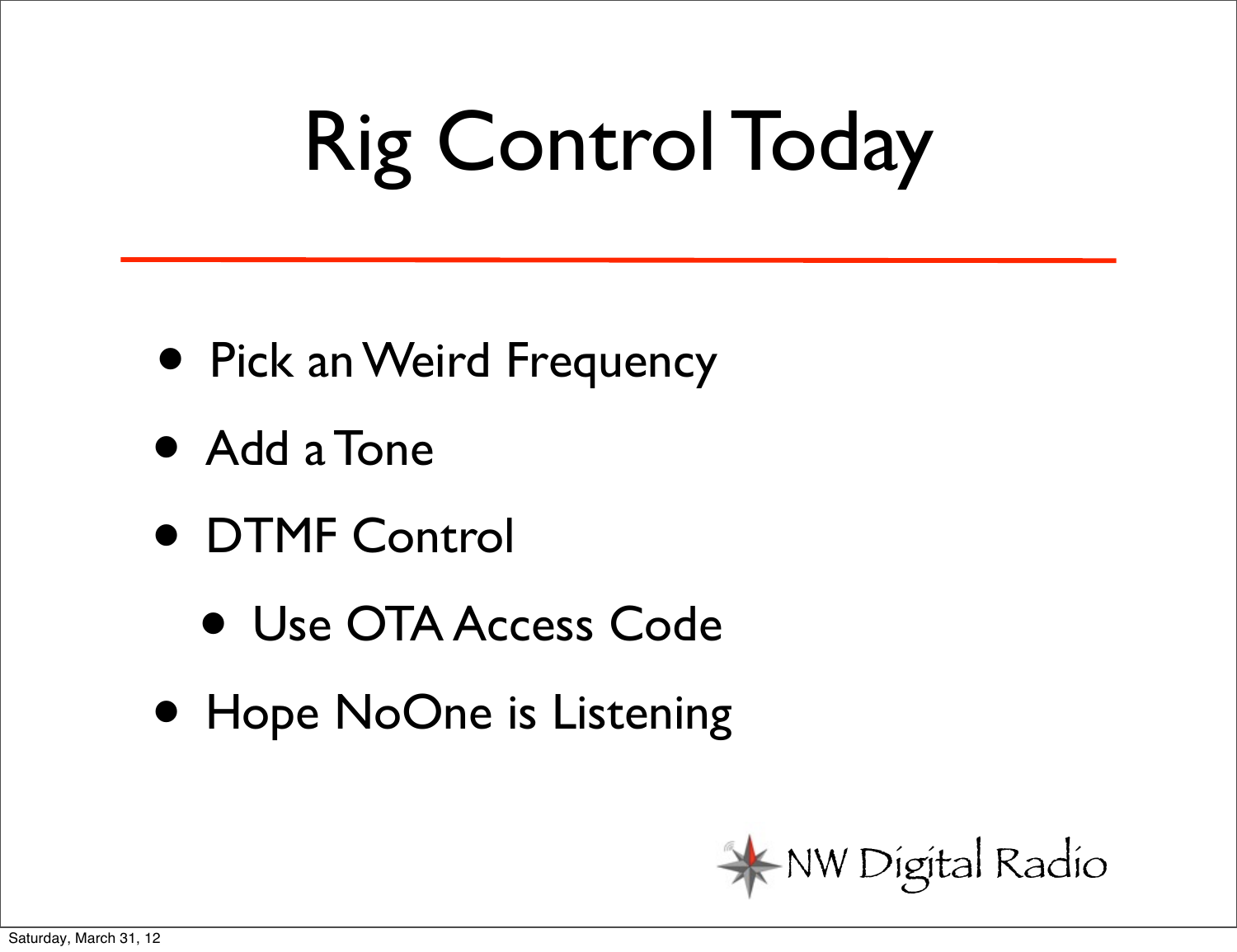#### DTMK TM Control

- "Don't Touch My Knob"
	- Radio Authenticates Commands Sent as Plain Text Messages

#### :KG6GEU-03:03/31/12 17:09:11 QSY 443.250 |5q&`\_b\mSWO)

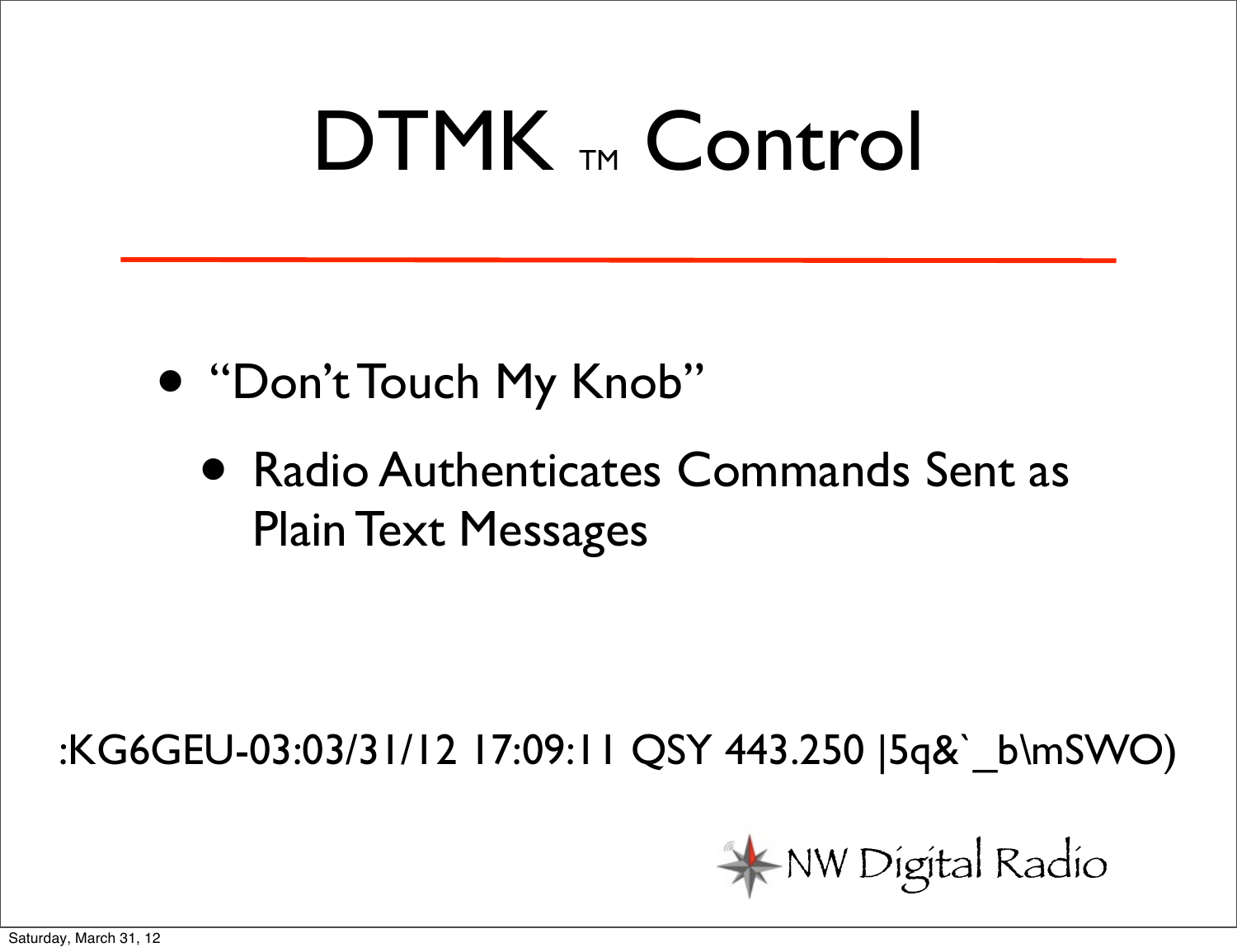### EMCOMM CallOut

- In the Event of a Communications Emergency Dispatch Needs to Contact Amateur Radio Personnel
- Communications are Disrupted
- Amateur Radio is Not Legally Available

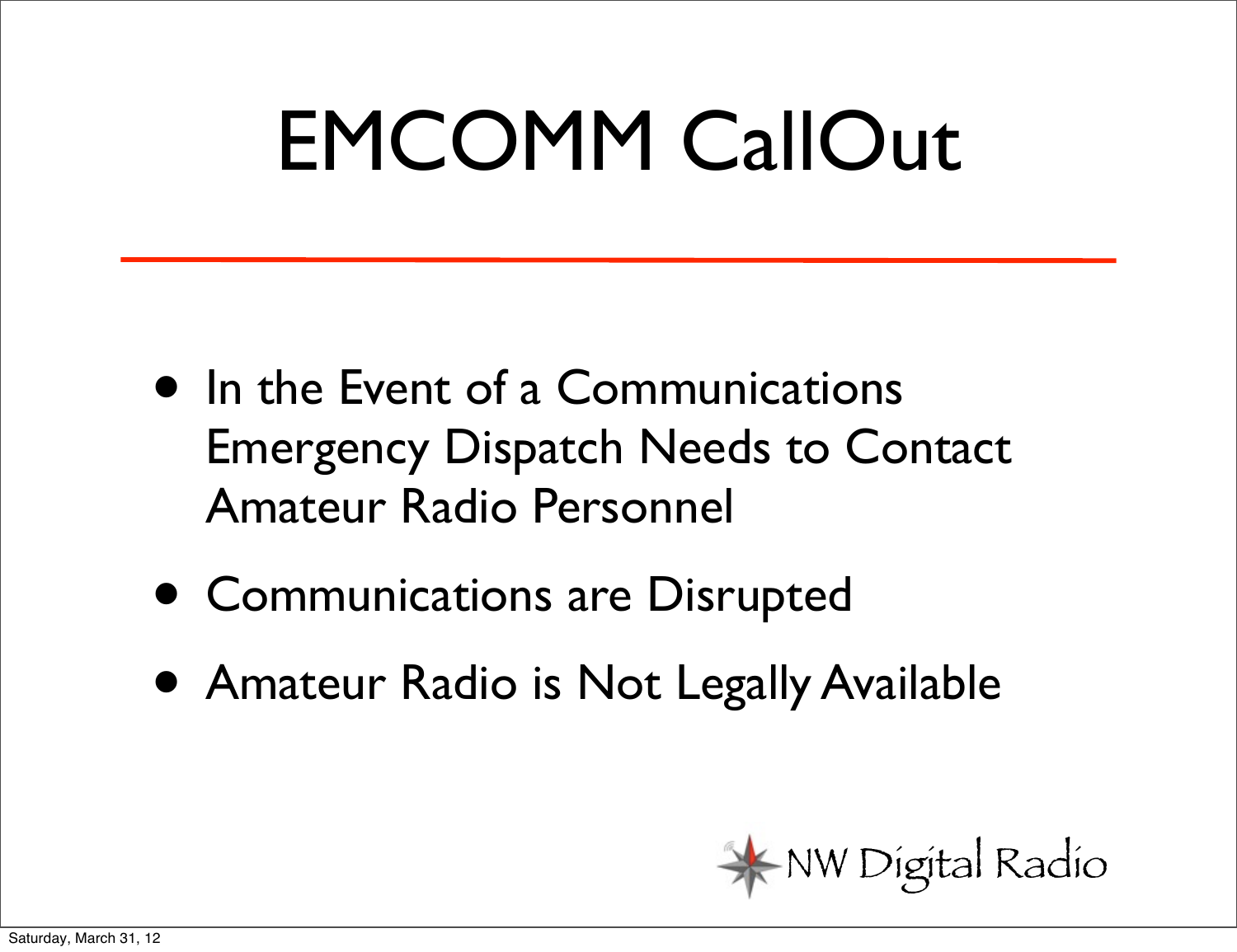# Message Forwarding System

#### **[§97.219 Message forwarding system.](http://www.arrl.org/part-97-amateur-radio#)**

**[-](http://www.arrl.org/part-97-amateur-radio#)**

(a) Any amateur station may participate in a message forwarding system, subject to the privileges of the class of operator license held.

(b) For stations participating in a message forwarding system, the control operator of the station originating a message is primarily accountable for any violation of the rules in this Part contained in the message.

(c) Except as noted in paragraph (d) of this section, for stations participating in a message forwarding system, the control operators of forwarding stations that retransmit inadvertently communications that violate the rules in this Part are not accountable for the violative communications. They are, however, responsible for discontinuing such communications once they become aware of their presence.

(d) For stations participating in a message forwarding system, the control operator of the first forwarding station must:

(1) Authenticate the identity of the station from which it accepts communication on behalf of the system; or

(2) Accept accountability for any violation of the rules in this Part contained in messages it retransmits to the system.

NW Digital Radio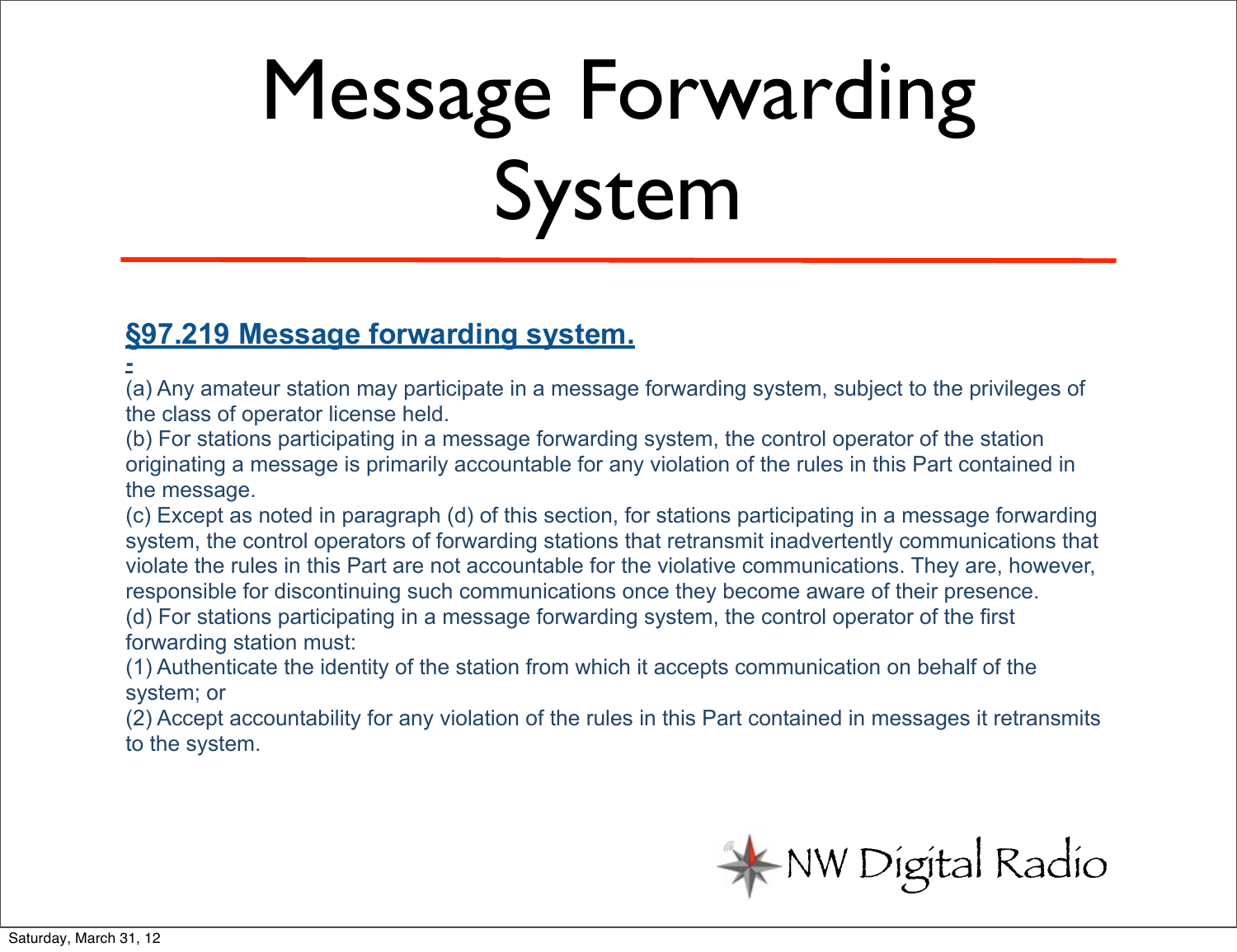## Third Party Communications

#### **[§97.115 Third party communications.](http://www.arrl.org/part-97-amateur-radio#)**

**[-](http://www.arrl.org/part-97-amateur-radio#)**

(a) An amateur station may transmit messages for a third party to:

(1) Any station within the jurisdiction of the United States.

(2) Any station within the jurisdiction of any foreign government when transmitting emergency or disaster relief communications and any station within the jurisdiction of any foreign government whose administration has made arrangements with the United States to allow amateur stations to be used for transmitting international communications on behalf of third parties. No station shall transmit messages for a third party to any station within the jurisdiction of any foreign government whose administration has not made such an arrangement. This prohibition does not apply to a message for any third party who is eligible to be a control operator of the station.

(b) The third party may participate in stating the message where:

(1) The control operator is present at the control point and is continuously monitoring and supervising the third party's participation; and

(2) The third party is not a prior amateur service licensee whose license was revoked or not renewed after hearing and re-licensing has not taken place; suspended for less than the balance of the license term and the suspension is still in effect; suspended for the balance of the license term and re-

licensing has not taken place; or surrendered for cancellation following notice of revocation,

suspension or monetary forfeiture proceedings. The third party may not be the subject of a cease and desist order which relates to amateur service operation and which is still in effect.

(c) No station may transmit third party communications while being automatically controlled except a station transmitting a RTTY or data emission.